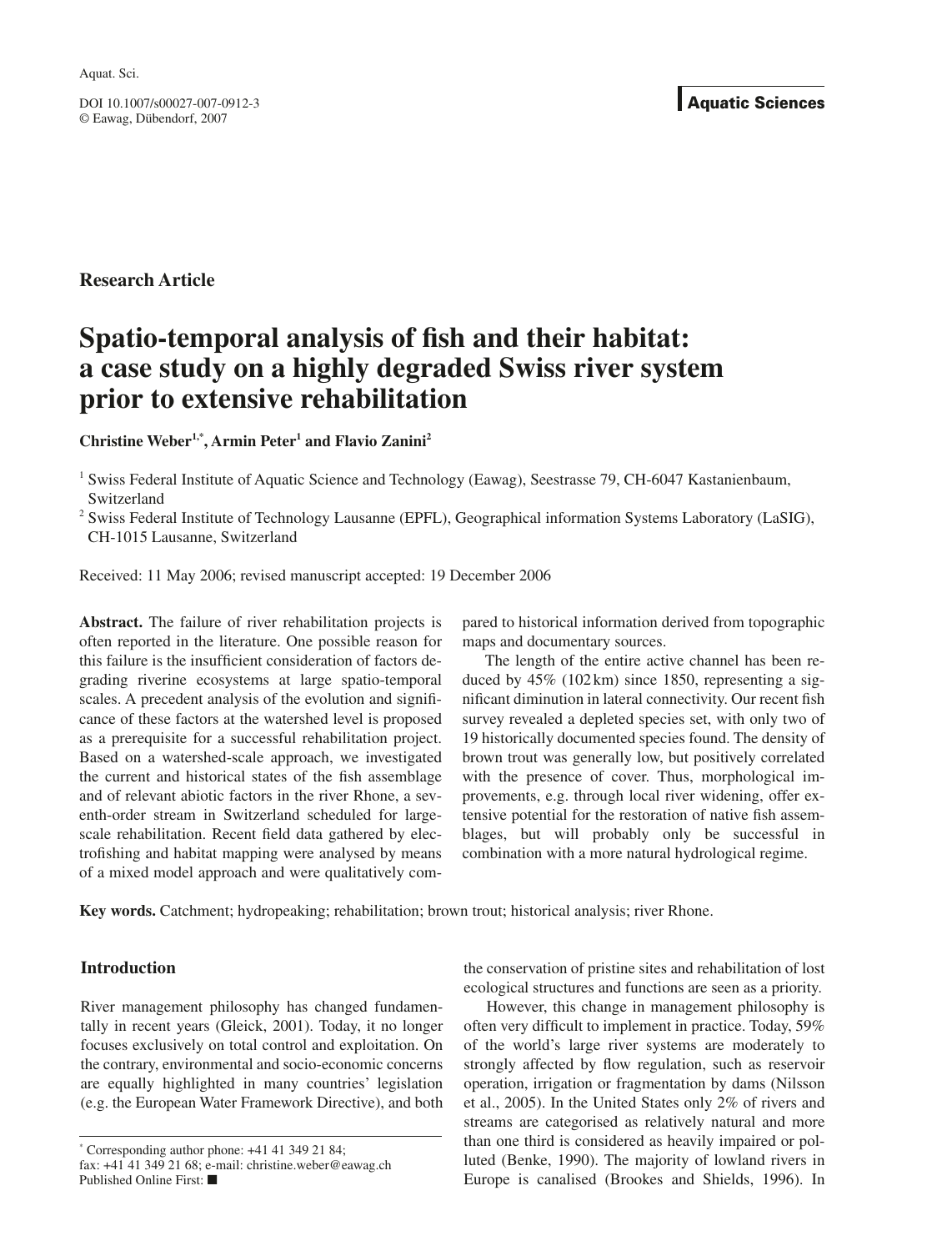

**Figure 1.** Location of the river Rhone upstream from Lake Geneva in southern Switzerland (© 2003 swisstopo). Points indicate the study sites.

North America and Europe, 90% of all floodplains have lost their ecological functioning due to cultivation (Tockner and Stanford, 2002).

Despite the completion of numerous rehabilitation projects, the positive effects of rehabilitation measures on riverine biota have rarely been documented, while the failure of several practical measures such as placement of log weirs (Frissell and Nawa, 1992), artificial riffles (Pretty et al., 2003), boulders (Lepori et al., 2005) or spawning gravel (Iversen et al., 1993) has been reported. The reasons for the biological failure could include failure to consider different spatio-temporal scales or confusion between them (Kondolf and Downs, 1996; Moerke and Lamberti, 2003). For financial or planning reasons, rehabilitation measures are often designed at a local level, neglecting processes and deficits operating at the watershed scale (Kondolf and Downs, 1996). Similarly, temporal aspects, such as pristine morphology, the natural flow regime (Poff et al., 1997; Richter et al., 1997) and the evolution of deficits over time, are often ignored in project planning (Jungwirth et al., 2002).

To improve rehabilitation practice, the factors that

degrade a stream ecosystem need to be identified at an extensive spatio-temporal scale (Kauffmann et al., 1997; Lewis et al., 1996; Moerke and Lamberti, 2003), i.e. by carrying out an analysis of the current and historical state at the watershed level (Kondolf and Downs, 1996). Both of these aspects were addressed in the presented project. We studied the evolution, distribution and relative influence of physico-chemical deficits of relevance to fish along the river Rhone, a seventh-order stream in Switzerland. The river is scheduled to undergo large-scale rehabilitation as part of a flood protection project. Fish are highly suitable organisms for the detection of stream impairment and recovery due to their high mobility and longevity and the extensive knowledge available on their ecological role (Fausch et al., 1990; Jungwirth et al., 1995; Karr et al., 1986). Our watershed-scale approach is intended to achieve the following aims: 1) to demonstrate the importance of both spatially and temporally broader concepts that may be useful in rehabilitation practice and 2) to asses the potential to rehabilitate the fish assemblage of a hydrologically and morphologically impaired river system.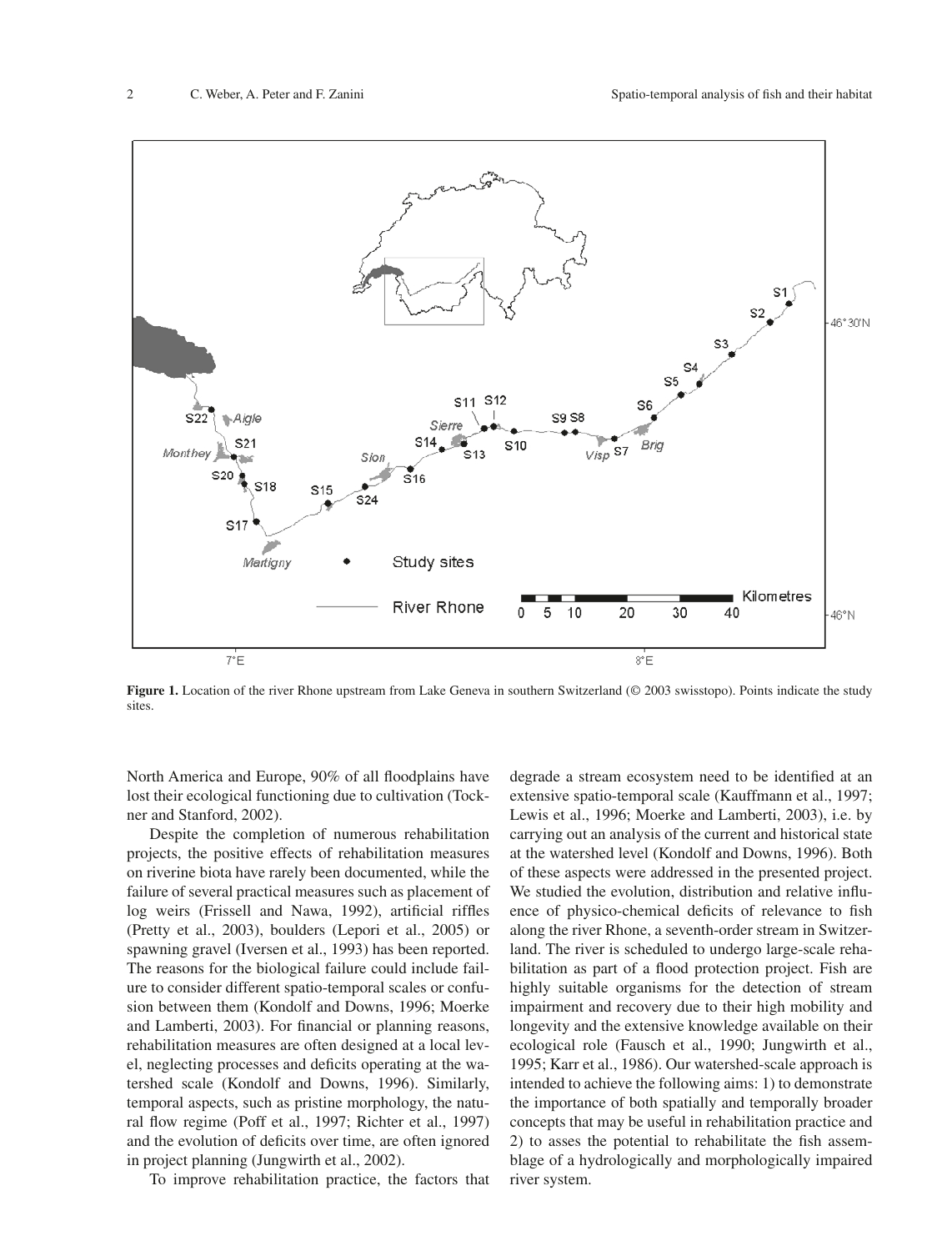## **Materials and methods**

#### **Study sites**

This study was conducted in the Swiss section of the river Rhone (Fig. 1) from its source at the Rhone Glacier (1,763 m a.s.l.) to its mouth at Lake Geneva (374 m a.s.l.). Along this 167.5 km stretch, the river Rhone drains a catchment of  $5,220 \text{ km}^2$  consisting mainly of forest and pastures (46%), rocks (24%) and glaciers (14%), and agricultural land (16%) (Loizeau and Dominik, 2000; Spreafico et al., 1992).

The river Rhone has been considerably altered over the past two centuries, morphologically due to two corrections of the river corridor carried out in the late  $19<sup>th</sup>$ and early 20<sup>th</sup> centuries (Département Fédéral de l'Intérieur, 1964) and also as a result of hydrological alterations arising from the exploitation of hydropower in the catchment (Loizeau and Dominik, 2000). Today, the Rhone is mainly channelized and river reaches with a near natural flow regime are rare. The mean natural annual discharge has been reduced by more than 20% along 22% (36 km) of the entire river course between the source and Lake Geneva. Hydropeaking prevails over a distance of 109 km (65% of the entire river course; data from Spreafico et al., 1992). In most reaches affected by hydropeaking, winter flows are significantly increased (Meile et al., 2005; Spreafico et al., 1992) due to the predominant release of water during the winter months.

It is planned to renovate and improve existing flood protection measures along a significant part of the river Rhone (69.9 km) over the next 25 years. A simultaneous improvement of ecological and socio-economic concerns is also planned. The aim is to re-create a diverse, more naturally functioning river that will also provide a popular recreation area for the local population and tourists.

Under current conditions, the river Rhone is categorized as a trout-grayling zone (Huet, 1959). Considerable stocking of brown trout with both young-of-the-year and adult trout exceeding the legal limit size of 240 mm is carried out along the entire river course. The annual stocking of the latter averages around 5 tons (R. Collaud, personal communication).

Study sites were selected by stratified random sampling (Krebs, 1989). This method allows for possible heterogeneity within the sampled population due to variation in environmental attributes (Jeffers, 1998). We divided the river Rhone into 18 segments or strata on the basis of topographical (slope), hydrological (influencing of the discharge volume by hydropower generation) and morphological (bank type) data. Sites accessible with field equipment were determined randomly within each stratum. Because of the difficult topography, 7 shorter strata with a total length of 10.7 km (6.4%) could not be sampled. Altogether, 22 sites located in 11 strata were included in the investigation (Fig. 1).

#### **Fish parameters**

Each randomly determined site was electrofished once using a semiquantitative approach (one pass, without stop nets). The survey took place in February and March 2003 under winter, low flow conditions. A stationary electroshocker was used in most cases (EFKO, 8 kW,  $150-300/300-600$  V). Stretches that were difficult to access were fished using backpack electrofishing equipment (EFKO, 1.5 kW, 150–300/300–600 V).

Fishing was conducted on strips of the riverbed of at least 100 m length. In the lower part of the river, sampling was restricted to the banks; a strip in the mid-channel was also included at sites with minor discharge. Bank and mid-channel strips were 3.2 m wide on average. Narrow reaches in the headwaters were fished over the entire width. A total of 36 strips were fished over the 22 sites, and the fished area was determined by multiplying strip length and width.

The fish were handled in accordance with a standardized procedure (controlled conditioning, anaesthesia with clove oil (Hänseler AG, Herisau, Switzerland; 0.5 mL diluted in 9.5 mL alcohol added to 20 L water). Body length  $(\pm 1 \text{ mm})$  and the presence and type of any anomalies were determined. All of the fish were released along the fished stretch after recovery.

The following biological parameters were determined from the catches: density of individuals in total and per species [individuals  $\cdot$  m<sup>-2</sup>], median length of brown trout [cm] and percentage of brown trout with anomalies and injuries.

#### **Environmental variables**

The strips were divided into 10 sectors of equal length for measuring environmental variables. Substratum composition was estimated in four randomly selected sectors (Bain et al., 1985) and assigned to one of nine classes using a modified Wentworth scale (Cummins, 1962).

Aquatic habitats (Hawkins et al., 1993) were mapped and their percentages visually estimated in each sector. Based on this mapping, habitat diversity was determined using Shannon's index of diversity and evenness (Arscott et al., 2001; Matthews, 1998). Presence and type of suitable fish cover were determined visually, i.e. the area providing shelter from predators and high current velocities was identified. Both overhead cover and slow water areas behind submerged objects were considered in accordance with Peter (1992). Shoreline composition regarding particle type and size was recorded.

Water samples were taken at each site directly after electrofishing (one sample per site) and immediately deep frozen in dry ice. In the lab, the samples were thawed and analysed for total phosphorous (Tot-P),  $NO<sub>3</sub>$ - $N, NO<sub>2</sub>-N, NH<sub>4</sub>-N, pH, alkalinity, dissolved organic car$ bon (DOC), total organic carbon (TOC) and suspended solids according to standard methods.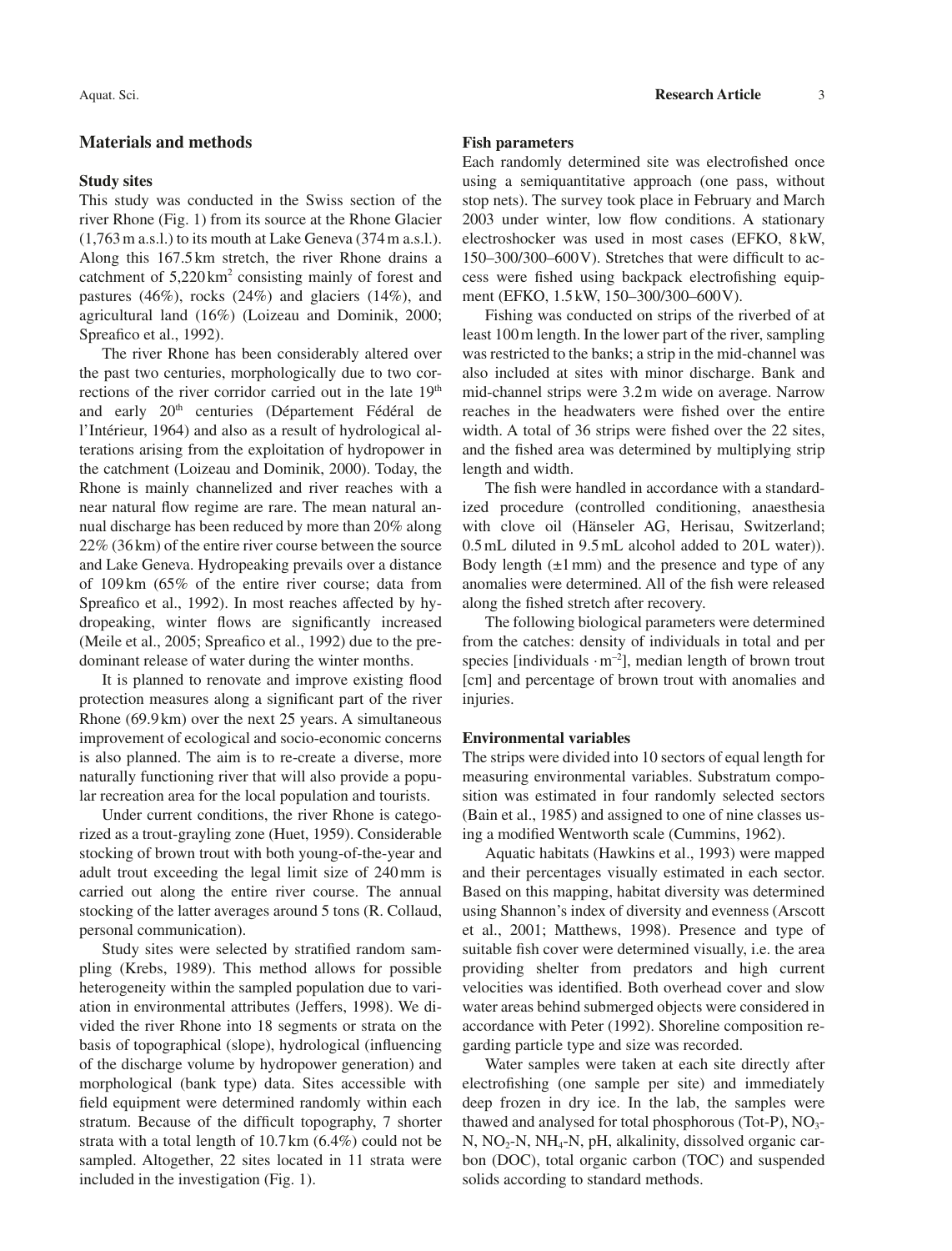|                                                                        | Year                                |               |               |               |  |
|------------------------------------------------------------------------|-------------------------------------|---------------|---------------|---------------|--|
|                                                                        | 1850                                | 1900          | 1950          | 2003          |  |
| Length of the main channel (km)                                        | 123.6                               | 119.3         | 119.3         | 119.0         |  |
| Total length of the active channel (km)                                | 228.8                               | 133.4         | 132.4         | 126.6         |  |
| Shoreline length (km)<br>(km shoreline length /km main channel length) | 414.4<br>3.36                       | 264.4<br>2.22 | 257.1<br>2.16 | 250.6<br>2.11 |  |
| Median wetted width (m)                                                | 93                                  | 53            | 69            | 53            |  |
| Fish zone                                                              | $T_{\text{r}o} -$ Grayling $-$ Zone |               |               |               |  |

Table 1. Temporal evolution of four riverine features relevant to fish ecology and the fish-biological zonation for a section of the river Rhone (between Brig and Lake Geneva).

The impact of hydropower installations on each study site was expressed using selected hydrological parameters based on the hydrological atlas of Switzerland (Spreafico et al., 1992): the degree of water diversion was described by the percentage of the mean natural annual discharge remaining. The impact of hydropeaking on the seasonal discharge regime was quantified as a percentage increase in the natural winter flow.

#### **Statistical analysis**

Abiotic factors were analysed by means of principal components analysis (PCA) to identify environmental variables that varied most between the sites. This procedure involves the creation of uncorrelated groups of intercorrelated variables, which are referred to as principal components. In order to determine the relationship between environmental variables and biotic parameters, all principal components with an eigenvalue >1 were compared with the fish parameters using a linear mixed-effects model procedure (SPSS Inc., 2005). This method allows the inclusion of both random and fixed factors as well as the consideration of experimental units that are nested in a hierarchy (i.e. several strips per site). The analysis was conducted using the SPSS 11.0.1 for Windows software package. Prior to the analysis, all data were transformed using standard transformations (arcsin, log, square root).

#### **Historical analysis**

For quantification of the former morphological state of the river Rhone, historical maps from 4 different periods (1850, 1900, 1950 and 2003) were georeferenced and digitized by using  $ArcMap^{TM}$  8.3 (ESRI). With the exception of a small region on Lake Geneva in 1900 (1: 25,000) and all of the 1850 maps (1:100,000), most of these maps were at a scale of 1:50,000. Due to the limited availability of suitable maps, the historical analysis was restricted to the region between Brig and Lake Geneva. Four measures quantifying important riverine characteristics were calculated on the basis of the digitizing: 1) The total length of the main channel [km], and

2) the total length of the entire active channel [km] characterize the river type and structure; 3) the wetted width of the active channel [m] gives information about flow patterns; and 4) to identify the degree of lateral connectivity, the shoreline length was measured in kilometres of shoreline per river kilometre (van der Nat et al., 2002).

Due to limitations in data availability, it was not possible to carry out a more in-depth analysis of historical fish data. An estimate of the potential fish fauna was carried out from available historical sources (Fatio, 1882, 1890; Gattlen, 1955).

#### **Results**

#### **Historical analysis**

The main channel length of the river Rhone between Brig and Lake Geneva has been reduced by 4.6 km or 3.7% over the past 150 years (Table 1). This difference increases substantially  $(-102.2 \text{ km}, -44.7\%)$  when the length of the entire active channel (cumulative length of all branches) is considered. The most extensive decrease took place between 1850 and 1900. The length of the main channel and of the total active channel has been more or less stable since then.

The shoreline length of the river Rhone between Brig and Lake Geneva decreased by 39.5% (163.8 km) between 1850 and 2003, and the shoreline length per river kilometre was reduced from 3.4 to 2.1. The most significant change in shoreline length took place between 1850 and 1900, with a decrease of 150.0 km (36.2%), indicating a decline from  $3.4 \text{ km} \cdot \text{km}^{-1}$  to  $2.2 \text{ km} \cdot \text{km}^{-1}$ .

The median wetted width has been reduced by 40 m or 43% since 1850, with the most important reduction also occurring between 1850 and 1900. This decline was interrupted by a temporary increase in the median wetted width in 1950.

Based on the morphometric conditions retrieved from the historical maps, the river Rhone was categorized as a trout-grayling zone (Table 1). Eight fish species were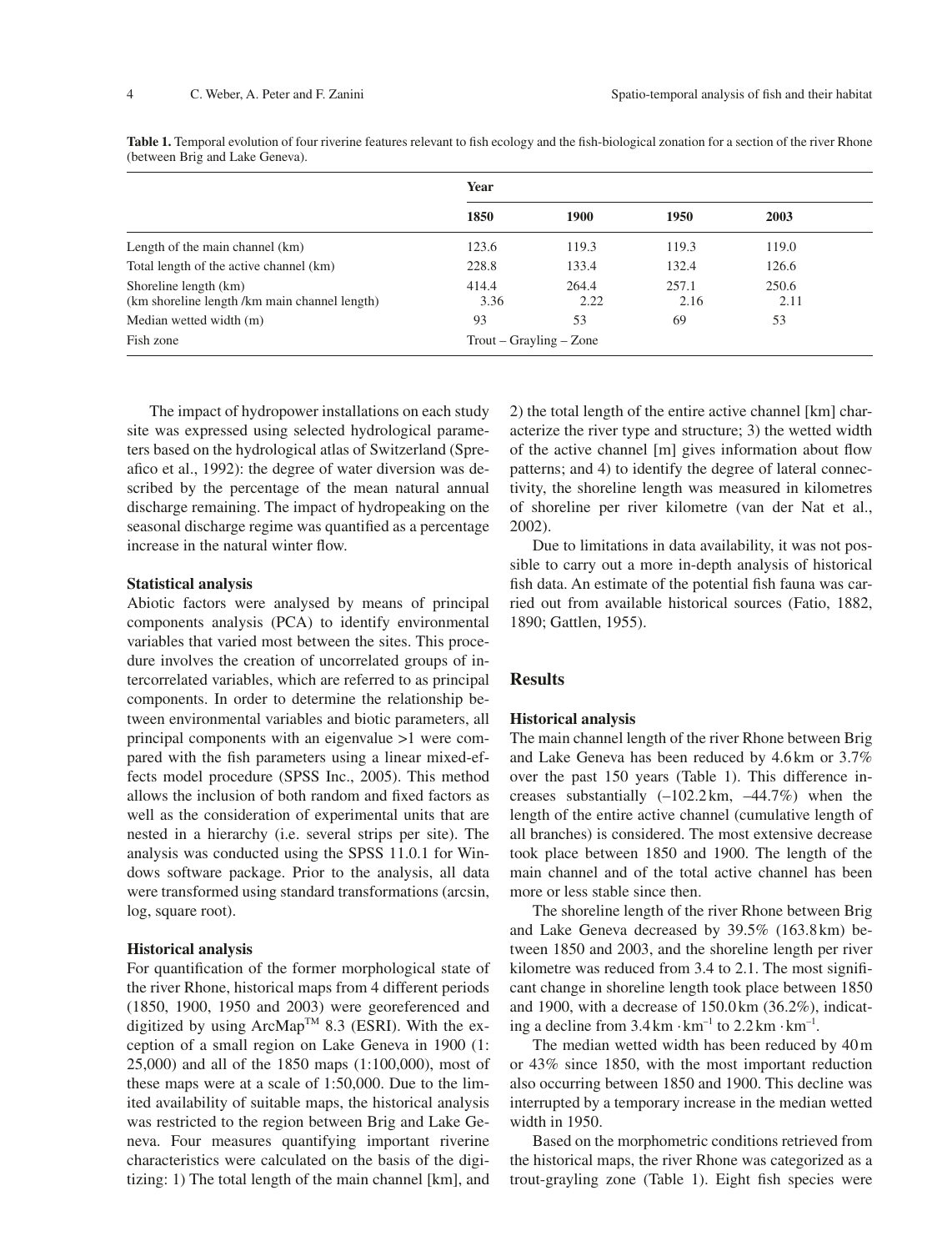|                                                    | 1<br>$\mathbf{2}$ |                         | 3 | 4           | 5      |   |
|----------------------------------------------------|-------------------|-------------------------|---|-------------|--------|---|
|                                                    |                   |                         |   | Tributaries | Canals |   |
| Brown trout                                        |                   |                         |   |             |        |   |
| (Salmo trutta fario)                               | $x^{a)}$          | X                       | X | X           | X      | X |
| Lake resident trout<br>(Salmo trutta lacustris)    |                   | X                       |   |             |        |   |
| Whitefish<br>(Coregonus spp.)                      |                   | X                       |   |             |        |   |
| Rainbow trout<br>(Oncorhynchus mykiss)             |                   |                         | X |             | X      |   |
| <b>Brook Trout</b><br>(Salvelinus fontinalis)      |                   |                         | X |             |        |   |
| Grayling<br>(Thymallus thymallus)                  | X                 | X                       | X |             |        |   |
| <b>Bullhead</b><br>(Cottus gobio)                  | X                 | X                       | X | X           | X      | X |
| Eurasian minnow<br>(Phoxinus phoxinus)             |                   | X                       | X | X           | X      | X |
| <b>Bleak</b><br>(Alburnus alburnus)                |                   | X                       | X |             |        |   |
| Threespine stickleback<br>(Gasterosteus aculeatus) |                   |                         | X |             | X      |   |
| Northern pike<br>(Esox lucius)                     | X                 | X                       |   |             | X      |   |
| European chub<br>(Leuciscus cephalus)              | X                 | X                       |   |             | X      |   |
| European Perch<br>(Perca fluviatilis)              |                   | X                       |   |             |        | X |
| Gudgeon<br>(Gobio gobio)                           | $x^{b)}$          | $\overline{\mathbf{X}}$ |   |             |        | X |
| Goldfish<br>(Carassius auratus)                    |                   |                         |   |             |        | X |
| Common carp<br>(Cyprinus carpio)                   | X                 | X                       |   |             |        |   |
| Stone loach<br>(Barbatula barbatula)               | $x^{b)}$          | X                       |   |             |        |   |
| Tench<br>(Tinca tinca)                             | X                 | X                       |   |             |        |   |
| Roach<br>(Rutilus rutilus)                         |                   | X                       |   |             |        |   |
| Rudd<br>(Scardinius                                |                   | X                       |   |             |        |   |
| erythrophthalmus)                                  |                   |                         |   |             |        |   |
| <b>Burbot</b><br>(Lota lota)                       |                   | X                       |   |             |        |   |
| Spirlin<br>(Alburnoides bipunctatus)               |                   | X                       |   |             |        |   |
| European Eel<br>(Anguilla anguilla)                |                   | X                       |   |             |        |   |
| Total                                              | 8                 | 19                      | 8 | 3           | 7      | 5 |

**Table 2.** Fish species in the river Rhone reported in historical sources (columns 1–2) and in selected recent literature (columns 3–5).

1 Sebastian Münster's Kosmographie from 1544 (see Gattlen, 1955): a) inclusion of subspecies unclear. b) common name unclear, gudgeon or stone loach.

2 Fatio (1882) and Fatio (1890)

3 Etat du Valais (1999)

4 Küttel (2001): Electrofishing survey in selected tributaries and canals of the Rhone valley.

5 Peter (2004)

mentioned in the oldest available documentary source dating from 1544 (Table 2; see Gattlen, 1955). In the late  $19<sup>th</sup>$  century, 19 fish species were documented in the river Rhone and its tributaries (Fatio, 1882; 1890).

## **Fish parameters**

Our electrofishing surveys revealed a low diversity of fish species in the river Rhone. Only two species, brown trout (*Salmo trutta fario*) and bullhead (*Cottus gobio*), were found in the 36 strips sampled. The relative abundances showed a high dominance of brown trout, amounting to 99.6% (714 individuals) of the total catch (717 individuals). Generally, very low densities were found, ranging from 0 in 4 strips to 43 fish $\cdot$ 100 m<sup>-2</sup>, with a mean of 5 fish $\cdot$ 100 m<sup>-2</sup>.

Most brown trout were of medium body size. The average length per strip (median) ranged between 87 mm and 261 mm with a mean of 157 mm. Larger and young individuals were largely missing. A considerable number of brown trout (28%) showed anomalies such as deformed fins and shortened opercula, as can often be found in hatchery-reared animals.

#### **Environmental variables**

Table 3 summarizes the distribution of the untransformed original environmental variables. The values of all the chemical parameters were within the tolerable range for brown trout (Alabaster and Lloyd, 1980).

In the principal components analysis (PCA), the 28 original variables were reduced to 9 principal components, accounting for 85.6% of the total variation (Table 4). Every original variable displayed high loading (>0.5) in a single principal component only, thereby enabling clear interpretation. The variables "(abundance of) riffles" and "(concentration of) suspended solids" did not show any loadings >0.5 (Table 4).

The extracted components can be labelled in accordance with the grouping of the original variables. Component 6, for instance, can be referred to as presence of cover, with variables like availability of cover, larger substratum and pools being the most important (see the high positive loadings in Table 4). In addition, the percentage of glides is negatively correlated with component 6.

Component 4 summarizes the organic content of the water sample while component 7 includes the availability of middle-sized substratum (positive loading for particles between 8 and 64 mm, negative loading for larger particles).

#### **Comparison between abiotic and biotic variables**

The linear mixed-effects model procedure revealed a significant positive relationship between component 6 (cover availability) and two biotic variables (Table 5). Thus, large numbers of brown trout were found in stretches with a considerable amount of cover, substra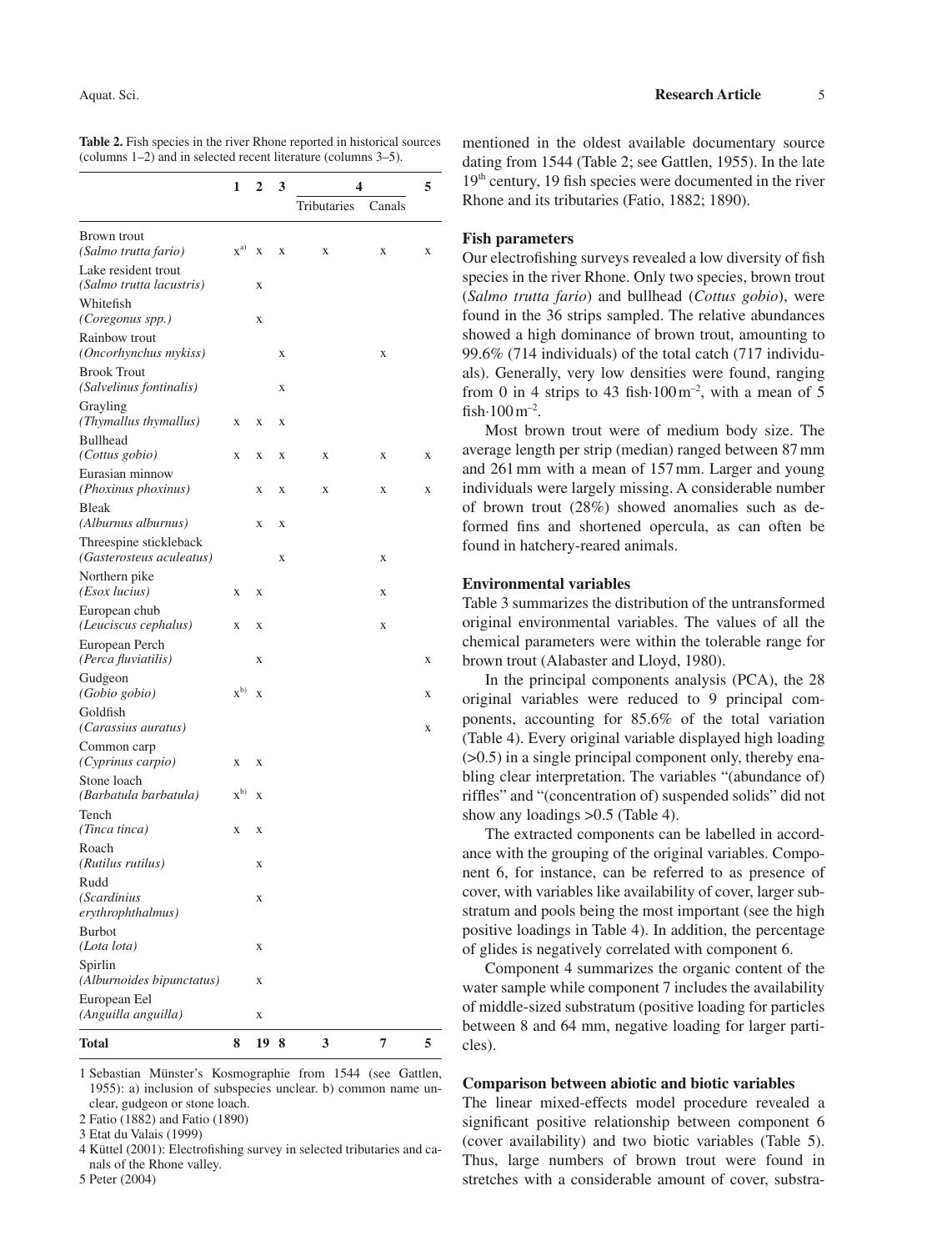**Table 3.** General statistics for environmental variables used for the Principal Component Analysis (PCA). The values are calculated on the basis of the individual fishing strips  $(N = 36)$ .

| Environmental variable       | Unit                 | Median | Minimum | Maximum | <b>Interquartile Range</b> |
|------------------------------|----------------------|--------|---------|---------|----------------------------|
| Substratum <8 mm             | $\%$                 | 0.00   | 0.00    | 100.00  | 31.25                      |
| Substratum 8-64 mm           | $\%$                 | 5.00   | 0.00    | 100.00  | 50.00                      |
| Substratum 64-256 mm         | $\%$                 | 50.00  | 0.00    | 100.00  | 41.67                      |
| Substratum $>256$ mm         | $\%$                 | 0.00   | 0.00    | 50.00   | 25.00                      |
| Cover availability           | $\%$                 | 2.40   | 0.00    | 36.57   | 6.16                       |
| Riffles                      | $\%$                 | 22.80  | 0.00    | 91.70   | 46.63                      |
| Glides                       | $\%$                 | 11.00  | 0.00    | 87.50   | 29.08                      |
| Runs                         | $\%$                 | 12.74  | 0.00    | 100.00  | 49.63                      |
| Edgewaters shallow           | $\%$                 | 7.50   | 0.00    | 41.50   | 17.62                      |
| Pools and deep edgewaters    | $\%$                 | 11.35  | 0.00    | 100.00  | 23.82                      |
| Number of habitat types      | count                | 5.00   | 1.00    | 11.00   | 3.00                       |
| Evenness                     | nondimensional       | 0.75   | 0.00    | 0.99    | 0.20                       |
| Shanon index of diversity    | nondimensional       | 1.71   | 0.00    | 2.89    | 0.68                       |
| Shoreline fine               | $\%$                 | 0.00   | 0.00    | 77.00   | 0.00                       |
| Shoreline mixed              | $\%$                 | 0.00   | 0.00    | 54.50   | 0.00                       |
| Shoreline organic            | $\%$                 | 0.00   | 0.00    | 52.75   | 0.00                       |
| Shoreline coarse or rock     | $\%$                 | 100.00 | 0.00    | 100.00  | 70.25                      |
| Residual flow                | nondimensional       | 9.00   | 1.00    | 10.00   | 5.00                       |
| Increased winter flow        | nondimensional       | 1.00   | 0.00    | 3.00    | 2.00                       |
| $\lceil \text{Tot-P} \rceil$ | $\mu g \cdot L^{-1}$ | 20.60  | 5.10    | 85.60   | 21.65                      |
| $[NO3-N]$                    | $mg \cdot L^{-1}$    | 0.68   | 0.34    | 1.10    | 0.47                       |
| $[NO2-N]$                    | $\mu g \cdot L^{-1}$ | 8.55   | 1.00    | 25.80   | 9.55                       |
| $[NH_4-N]$                   | $\mu g \cdot L^{-1}$ | 109.35 | 5.00    | 519.00  | 160.70                     |
| pH                           | nondimensional       | 7.34   | 7.06    | 7.70    | 0.27                       |
| Alkalinity                   | $mmol\cdot L^{-1}$   | 1.46   | 0.68    | 2.65    | 0.87                       |
| Suspended solids             | $\rm mg\cdot L^{-1}$ | 15.71  | 3.67    | 65.30   | 8.03                       |
| <b>DOC</b>                   | $mg \cdot L^{-1}$    | 0.67   | 0.43    | 1.12    | 0.24                       |
| <b>TOC</b>                   | $mg \cdot L^{-1}$    | 0.79   | 0.54    | 2.11    | 0.69                       |

tum larger than 25 cm in diameter, a high percentage of pools and a small percentage of glides.

It was not possible to establish any relationship between the environmental variables and the percentage of anomalies and injuries found on the brown trout.

## **Discussion**

### **Morphological and hydrological deficits**

In the mid-19<sup>th</sup> century, the Rhone system was still in a near-natural state with isolated human modifications of limited spatial scope. Despite this low degree of structural impairment in 1850, morphological characteristics such as the shoreline length clearly differ from contemporary values obtained in the Tagliamento, NE Italy, i.e. the only large morphologically intact Alpine river remaining in Europe (Ward et al., 1999). There, the shoreline length measured in the field averaged  $14.4 \text{ km} \cdot \text{km}^{-1}$ (van der Nat et al., 2002). Our values are substantially lower. This discrepancy is most probably due to differences in data collection and spatial resolution (high resolution dGPS vs. on-screen digitization of historical maps).

To our knowledge, shoreline length has never previously been measured from historical maps. A critical problem in the comparison of various temporal states is that potential differences may indicate variations in discharge rather than changes in river morphology. Unfortunately, no information is available on the discharge conditions at the time of the cartographers' work. This must be considered in the interpretation of the data. However, from the inundation pattern in the last remaining braided section in the Rhone (see below), it can be assumed that none of the four states displays extreme discharge conditions, i.e. neither extremely low nor extremely high flows and that conditions are more or less comparable.

The geomorphological characteristics of the river Rhone have changed fundamentally over the past 150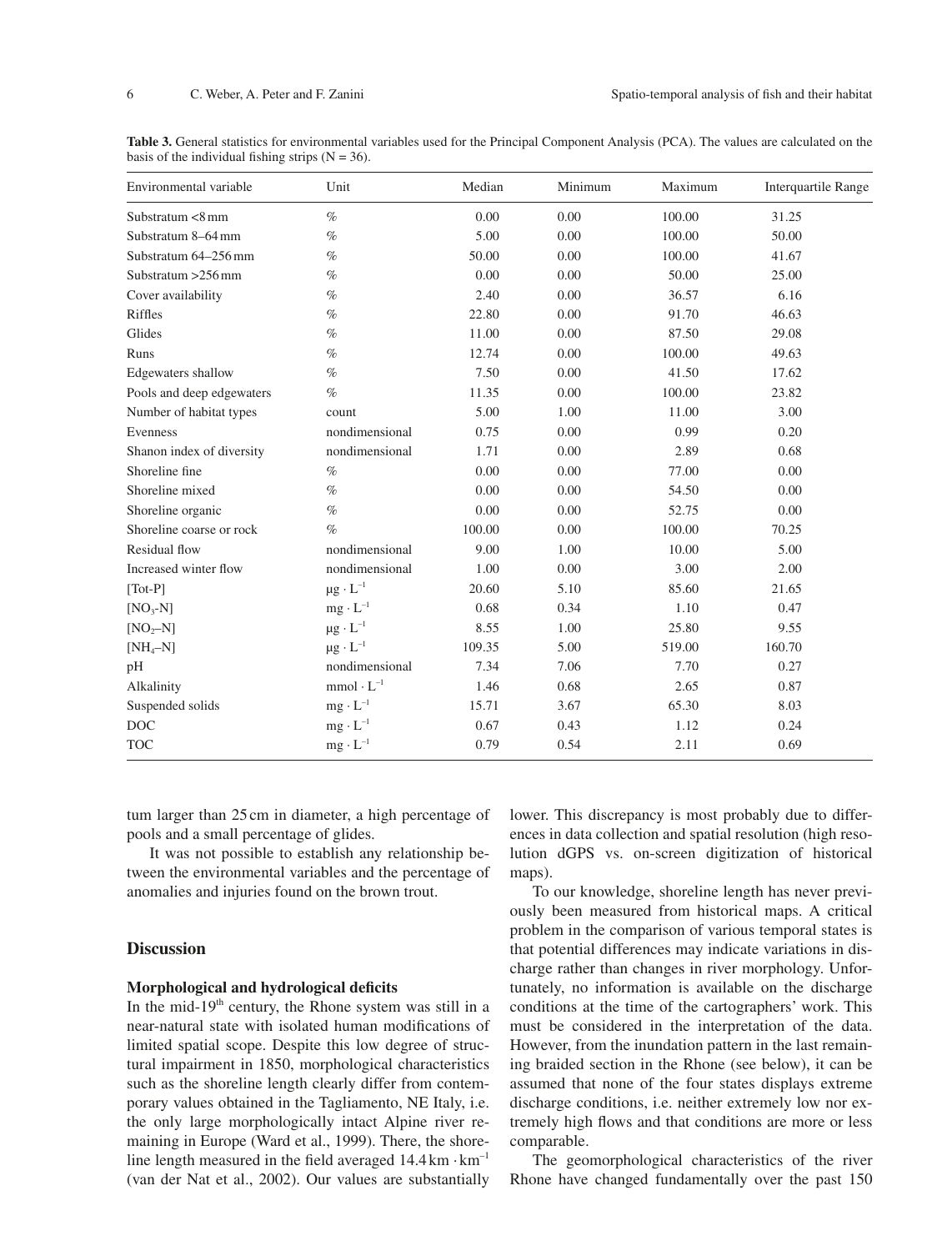Table 4. Loadings of environmental variables on principal components (PC) from PCA. Principal components with eigenvalues >1 were extracted. Loadings >0.5 are shown in bold print.

| Environmental variable       | PC1      | PC <sub>2</sub> | PC <sub>3</sub> | PC <sub>4</sub> | PC <sub>5</sub> | PC <sub>6</sub> | PC7     | PC8     | PC <sub>9</sub> |
|------------------------------|----------|-----------------|-----------------|-----------------|-----------------|-----------------|---------|---------|-----------------|
| $[NO3-N]$                    | $-0.86$  | $-0.09$         | 0.31            | $-0.03$         | $-0.11$         | $-0.09$         | $-0.05$ | 0.13    | 0.14            |
| Residual flow                | 0.85     | $-0.01$         | 0.29            | $-0.08$         | 0.11            | 0.03            | $-0.21$ | $-0.02$ | 0.01            |
| Runs                         | 0.82     | $-0.30$         | 0.02            | 0.10            | 0.03            | $-0.04$         | $-0.24$ | 0.04    | $-0.15$         |
| $\lceil \text{Tot-P} \rceil$ | 0.77     | $0.01\,$        | 0.38            | $-0.15$         | 0.27            | $-0.03$         | 0.29    | 0.19    | 0.02            |
| Increased winter flow        | 0.72     | $-0.10$         | 0.47            | $-0.19$         | 0.01            | 0.16            | $-0.24$ | 0.00    | 0.09            |
| pH                           | $-0.51$  | 0.21            | 0.05            | $-0.23$         | 0.16            | $-0.33$         | 0.15    | 0.35    | $-0.23$         |
| Alkalinity                   | $-0.73$  | $-0.29$         | $-0.05$         | $-0.24$         | $-0.23$         | $-0.03$         | $-0.10$ | 0.19    | 0.15            |
| Shanon index of diversity    | 0.01     | 0.94            | $-0.03$         | 0.02            | 0.14            | 0.04            | 0.03    | $-0.03$ | 0.22            |
| Evenness                     | $-0.10$  | 0.80            | 0.35            | $-0.14$         | $-0.07$         | $-0.07$         | $-0.26$ | 0.01    | 0.09            |
| Number of habitat types      | $0.08\,$ | 0.75            | $-0.41$         | 0.23            | 0.22            | 0.03            | 0.23    | $-0.08$ | 0.06            |
| $[NO2-N]$                    | 0.01     | 0.03            | 0.95            | $-0.08$         | 0.09            | $-0.04$         | 0.05    | 0.02    | 0.02            |
| $[NH_4-N]$                   | 0.42     | $-0.02$         | 0.84            | $-0.12$         | 0.07            | $-0.09$         | 0.11    | 0.14    | $-0.01$         |
| <b>DOC</b>                   | 0.02     | 0.00            | $-0.01$         | 0.93            | $-0.08$         | 0.09            | 0.09    | 0.09    | 0.02            |
| <b>TOC</b>                   | 0.06     | 0.02            | $-0.21$         | $\bf 0.86$      | $-0.01$         | 0.04            | 0.12    | 0.06    | 0.03            |
| Substratum <8 mm             | 0.15     | 0.14            | 0.02            | 0.13            | 0.89            | $-0.04$         | $-0.25$ | $-0.12$ | 0.09            |
| Shoreline fine               | 0.21     | 0.08            | 0.13            | $-0.32$         | 0.87            | $-0.09$         | 0.07    | 0.01    | $-0.07$         |
| Pools and deep edgewaters    | $0.00\,$ | $-0.33$         | 0.09            | $-0.15$         | 0.24            | 0.78            | 0.05    | $-0.22$ | 0.10            |
| Substratum $>256$ mm         | $-0.03$  | 0.19            | $-0.27$         | 0.21            | $-0.21$         | 0.71            | 0.00    | 0.09    | 0.00            |
| Cover availability           | 0.21     | 0.25            | 0.40            | $-0.02$         | $-0.06$         | 0.66            | 0.02    | 0.03    | $-0.39$         |
| Glides                       | $-0.41$  | 0.26            | 0.22            | $-0.19$         | 0.09            | $-0.53$         | $-0.05$ | $-0.24$ | 0.11            |
| Substratum 8-64 mm           | $-0.20$  | $-0.07$         | 0.09            | 0.08            | $-0.27$         | $-0.06$         | 0.88    | $-0.12$ | 0.04            |
| Substratum 64-256 mm         | 0.03     | $-0.15$         | $-0.06$         | $-0.22$         | $-0.50$         | $-0.26$         | $-0.67$ | 0.16    | $-0.04$         |
| Shoreline mixed              | 0.02     | 0.04            | $-0.09$         | $-0.35$         | 0.13            | 0.01            | 0.34    | $-0.74$ | $-0.08$         |
| Shoreline organic            | 0.17     | 0.09            | $-0.43$         | 0.44            | 0.01            | $-0.19$         | $-0.05$ | $-0.55$ | $-0.13$         |
| <b>Edgewaters</b> shallow    | $-0.22$  | 0.43            | 0.06            | $-0.03$         | 0.12            | $-0.14$         | 0.09    | 0.04    | 0.76            |
| Shoreline coarse or rock     | $-0.03$  | 0.30            | 0.04            | 0.25            | $-0.32$         | 0.49            | $-0.05$ | 0.25    | 0.54            |
| Riffles                      | $-0.28$  | 0.47            | $-0.38$         | 0.20            | $-0.21$         | $-0.02$         | 0.35    | 0.33    | $-0.25$         |
| Suspended solids             | 0.35     | $-0.25$         | 0.07            | $-0.49$         | 0.46            | $-0.15$         | 0.30    | 0.15    | 0.04            |
| Eigenvalue                   | 4.80     | 3.22            | 3.17            | 2.84            | 2.64            | 2.42            | 2.07    | 1.48    | 1.33            |
| % total variation            | 17.14    | 11.49           | 11.30           | 10.13           | 9.42            | 8.64            | 7.38    | 5.29    | 4.76            |

years. This development is reflected in a slight decrease in main channel length and a dramatic reduction in shoreline length, total active channel length and, partly, median wetted width. The most significant changes between 1850 and 1900 coincide with the systematic straightening of the river Rhone in the 1860s and 70s (Département Fédéral de l'Intérieur, 1964).

Lateral connectivity was most strongly affected by channelization. Characteristic aquatic habitats, such as backwaters, side arms, oxbow lakes and marshes, completely disappeared or are now permanently uncoupled from the main channel, even during severe floods. With the loss of the natural riparian zone, a fundamental component of the river was reduced and impaired, affecting a variety of physical and ecological functions such as habitat structure, organic matter supply, etc. (Naiman and Décamps, 1997; Schiemer and Zalewski, 1992). The

negative effects of reduced lateral connectivity on fish stocks are well known (Welcomme, 1979).

Today, only one 6 km reach of the river Rhone between Brig and Lake Geneva still shows a nearly natural braided structure (Pfynwald, upstream from Sierre, Fig. 1). However, despite this physical connection with the floodplain, the natural flow dynamics cannot develop to the maximum extent as an upstream water diversion causes residual flow throughout the year. Longer nearnatural braided river reaches with extensive floodplains can still be found below Lake Geneva, in the French section of the river Rhone (Copp, 1989).

Instream structure has also been drastically reduced: prior to the first correction, a high variability in stream width – and with it probably in depth – resulted in a diverse physical habitat, an effect that was probably amplified by the large woody debris deriving from the vast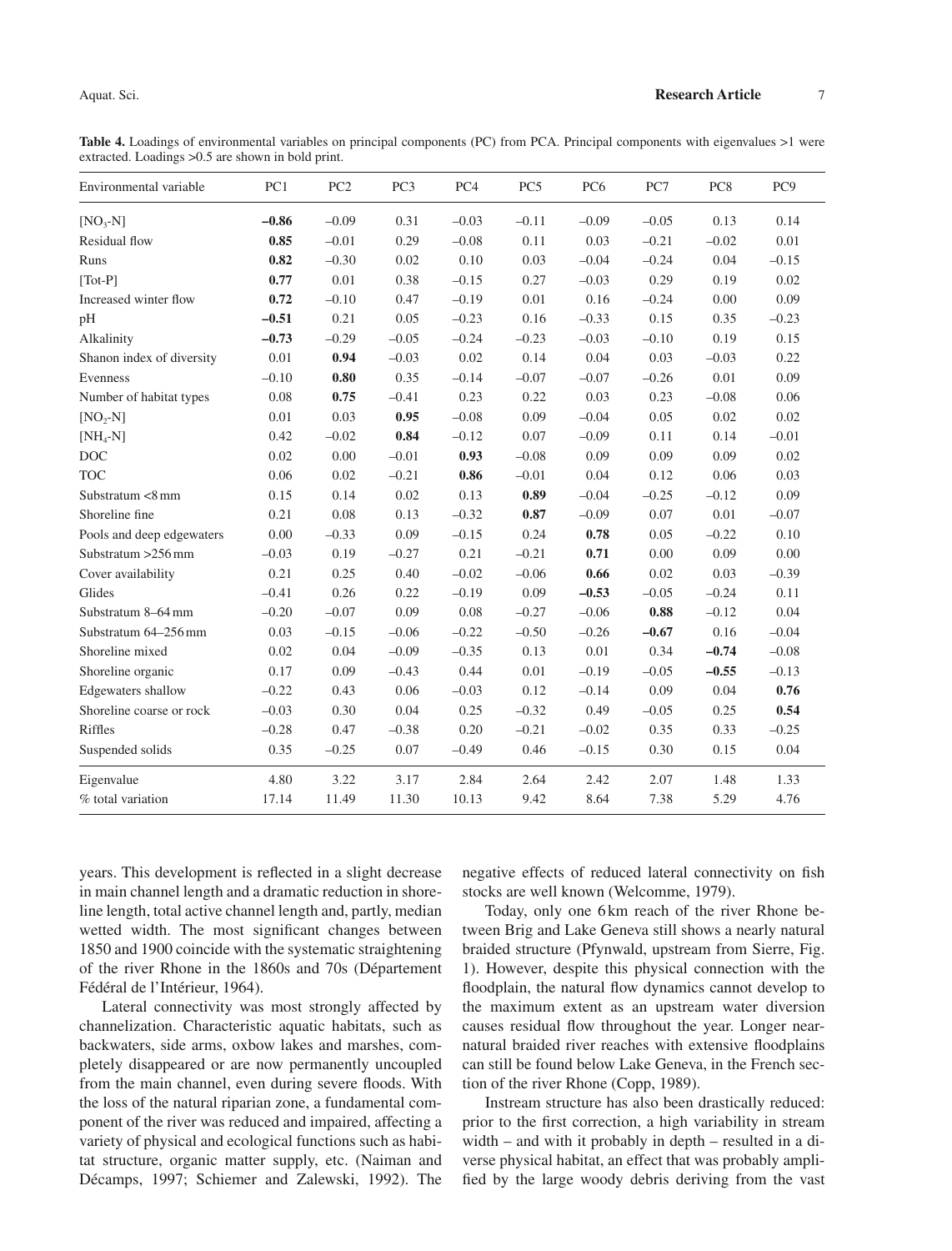| <b>Fish-biology variable</b>                  | <b>Principal component</b> |           |           |           |           |                            |           |           |           |  |
|-----------------------------------------------|----------------------------|-----------|-----------|-----------|-----------|----------------------------|-----------|-----------|-----------|--|
|                                               |                            | 2         | 3         | 4         | 5         | 6                          | 7         | 8         | 9         |  |
| Mean length of brown trout (median)           | NS                         | <b>NS</b> | <b>NS</b> | <b>NS</b> | <b>NS</b> | <b>NS</b>                  | NS        | <b>NS</b> | <b>NS</b> |  |
| Percentage of brown trout with anomalies      | <b>NS</b>                  | <b>NS</b> | <b>NS</b> | <b>NS</b> | <b>NS</b> | <b>NS</b>                  | <b>NS</b> | <b>NS</b> | <b>NS</b> |  |
| Percentage of brown trout with injuries       | NS                         | <b>NS</b> | <b>NS</b> | <b>NS</b> | <b>NS</b> | <b>NS</b>                  | <b>NS</b> | <b>NS</b> | <b>NS</b> |  |
| Number of fish $\cdot$ m <sup>-2</sup>        | NS                         | <b>NS</b> | <b>NS</b> | <b>NS</b> | <b>NS</b> | $p = 0.000$<br>$F = 24.34$ | <b>NS</b> | <b>NS</b> | <b>NS</b> |  |
| Number of brown trout $\cdot$ m <sup>-2</sup> | NS                         | <b>NS</b> | <b>NS</b> | <b>NS</b> | <b>NS</b> | $p = 0.001$<br>$F = 24.24$ | <b>NS</b> | <b>NS</b> | NS        |  |

Table 5. Relationship between environmental and fish-biology variables (results from the linear mixed-effects model procedure).

riparian forests indicated on the topographic maps. The systematic straightening of the river Rhone resulted in the development of a barely structured, uniform bed profile. Furthermore, due to the changes in land use and the removal of snags at the weirs, the structuring effect of large woody debris is now almost completely lacking. As a result, habitats with high current velocities and uniform depths prevail today. Habitats with slow flowing or even standing-water like pools are strongly underrepresented. Such a shift from lentic to lotic conditions represents a typical development in channelized rivers (Welcomme, 1979).

Changes in channel morphology can also be assumed to alter water temperature (Hawkins et al., 1997). In a naturally structured system, temperature variation in the cross-section can exceed that occurring in the main channel along the entire river course (Arscott et al., 2001). Standing water bodies of various connectivity with interstitial waters (phreatic or hyporheic) are responsible for much of this lateral temperature heterogeneity (Arscott et al., 2001). In a channelized river like the river Rhone, however, almost no lateral heterogeneity in water temperature exists. Temperature is known to be a key environmental factor structuring fish communities (Welcomme, 1979). In particular, the requirements of mesoeurythermal species like the European chub (*Leuciscus cephalus*) or the gudgeon (*Gobio gobio*) are not fulfilled under the present homogeneous temperature conditions prevailing in the river Rhone.

#### **Deficits in the fish fauna**

*Assemblage level.* Historical cartographical and documentary sources show a diverse habitat occupied by a relatively rich fish assemblage. Against this background, our recent survey revealed an extremely low species richness in the river Rhone, with only two species present. Moreover, the fish fauna is almost completely composed of brown trout, with a few bullheads accounting for <0.5% of the total catch. Previous local studies, partly conducted at confluences of tributaries, revealed a higher diversity, i.e. 6 and 8 species, respectively, but most species were represented by single individuals (Etat du Valais, 1999; Peter and Weber, 2004). Similar results were reported for the tributaries (3 species, low densities), whereas a slightly larger species pool of 6 species and higher fish densities were found in the channels of the Rhone Plain (Küttel, 2001). A richer species set is reported from the French section of the river Rhone, below Lake Geneva (see e.g. Copp, 1989; Persat et al., 1994), where near-natural floodplains exist that are still large and have a rich habitat supply.

The low species diversity and unnatural assemblage composition in the main river constitutes a serious biotic deficit. In our search for possible reasons, we confined ourselves to a qualitative interpretation. Because of the dominance of the brown trout, the statistical analysis had to be restricted to the population level of this species (see the following section). As described in the preceding chapter, the diversity of aquatic habitats in the river Rhone has suffered massive impairment. This morphological degradation is further compounded by hydrological alterations related to hydropower generation. Five dams on the main river and a large number of weirs in the tributaries interrupt longitudinal connectivity and inhibit the passage of migratory species such as the lake resident trout (*Salmo trutta lacustris*). The effects on the flow regime are also considerable. Extensive variability in width and depth can often be observed in stretches under residual flow. Because of the reduced discharge volume, however, the water column is very small, preventing larger fish from colonizing these sites. Furthermore, reservoir management has completely changed the daily and seasonal discharge patterns. The natural winter flow has increased substantially, and daily flow fluctuations lead to a general increase in current velocities and a lateral displacement or even disappearance of rare lentic zones (Bain et al., 1988). Species or age classes limited to this habitat are forced to relocate, and some individuals, especially smaller fish, may suffer from stranding (Saltveit et al., 2001).

*Population level: brown trout.* The observed densities of brown trout are very low for a river of the trout-grayling zone. Moreover, the age structure represented in the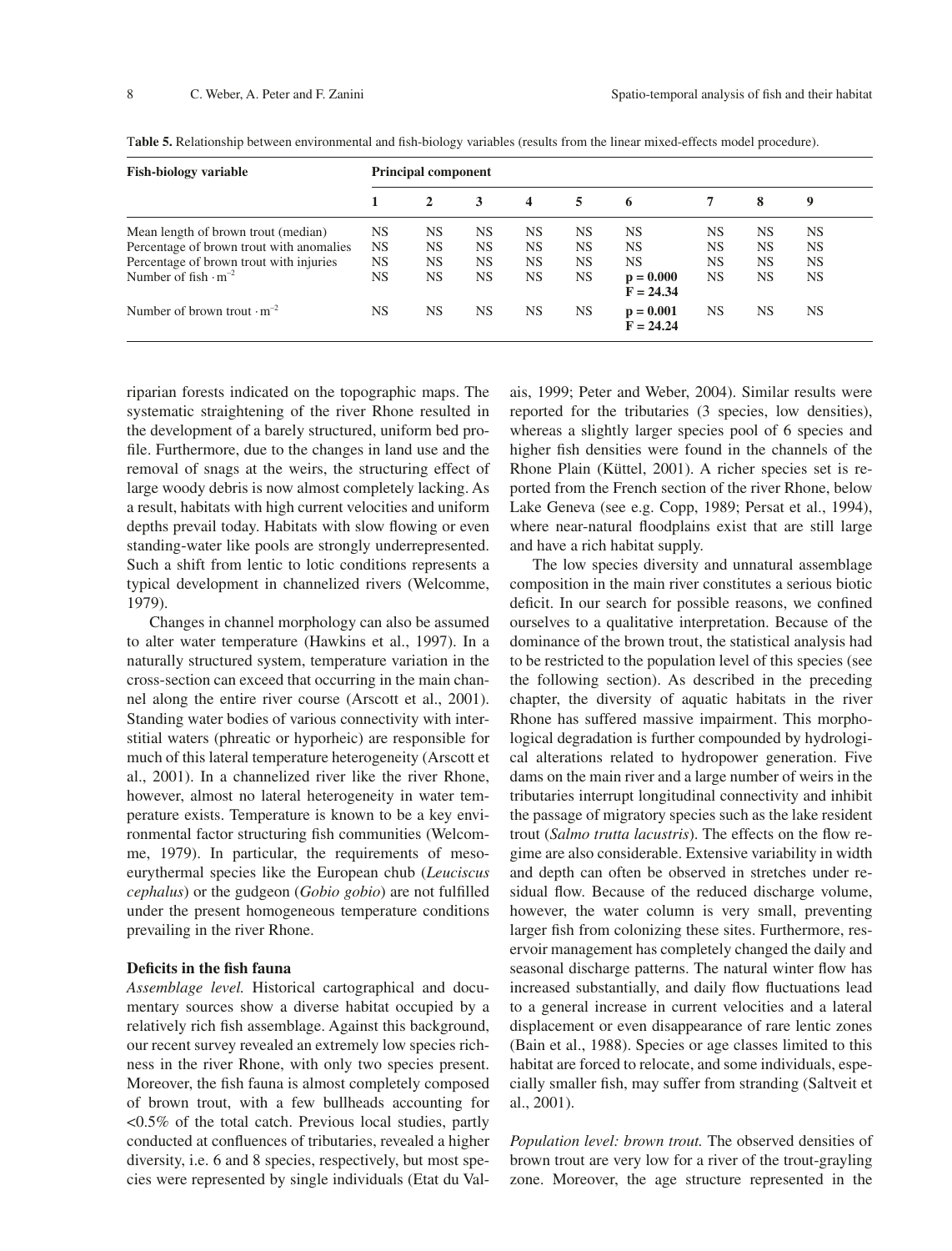catches differs clearly from that of a natural population. Young trout  $(0+, 1+)$  are highly underrepresented in all sampled stretches. This observation is reinforced by former surveys that specifically documented the occurrence of brown trout fry shortly after emergence (Peter and Weber, 2004). Natural 0+ brown trout could only be found at isolated sites. There are several reasons for these small cohort sizes. Firstly, adult, reproductive animals are only found in very low densities. Secondly, our habitat surveys indicate that both spawning and rearing conditions are unsuitable. As mentioned above, the habitat preferred by young trout, i.e. shallow riffles with cobble substrata (Heggenes, 1988), is generally sparsely available in the river Rhone and, because of the flow fluctuations induced by hydropeaking, often of reduced persistence. The effects of these unstable habitat conditions, in particular on fry and juvenile trout (e.g. stranding, increased drift), are widely reported in the literature (Freeman et al., 2001; Hunter, 1992; Liebig et al., 1999; Saltveit et al., 2001).

The reproductive contribution of individuals inhabiting the tributaries is also of minor importance. Tributaries often lack a connectivity to the main river, and the impaired quality of spawning grounds and low densities of young fish (0+) have been documented (Küttel, 2001).

Although the brown trout densities observed in our study are low, variations could be observed between the different strips and sites. Some general relationships were observed in relation to the environmental variables. In general, more brown trout were caught where cover was available. This fact was particularly noticeable at sites where several strips with different cover availabilities were fished.

Cover in the river Rhone is mostly provided by artifi cial structures, in particular embankments. The dominant embankment type is riprap, followed by groins dating mainly from the first correction. Natural cover structures like woody debris, macrophytes or instream structures are largely missing. Cover is strictly reduced to the shoreline zone and is almost absent in the middle of the river. Accordingly, stretches fixed with riprap performed best in respect of cover availability. Both the highest brown trout densities and the highest biomasses were found in these stretches (Fette and Weber, 2007). Contrary to this, brown trout were absent from or only represented by single individuals along sparsely structured sandy shores secured by groins and in the monotonous median strips.

The large number of brown trout showing anomalies prompts the assumption that a significant proportion of the stock is hatchery-reared fish. Negative consequences for reproduction, the state of health and genetic composition of wild populations may be expected as a result (White et al., 1995).

#### **Ecological potential and rehabilitation measures**

Flood protection and river rehabilitation are no longer regarded as controversial in many countries (Nienhuis and Leuven, 2001). On the contrary, synergies have been identified that give rise to benefits for both. This is also true of the river Rhone. The third correction will change the face of the river considerably over the next 25 years. What priorities can be identified based on this study?

The most obvious structural deficits are the low quality of shoreline zones and the lack of instream structures such as pool-riffle-glide patterns. Under present conditions, linear banks fixed with riprap perform best in the promotion of brown trout density. They offer cover, but are not as diverse as well-structured near-natural shorelines (Schiemer and Spindler, 1989; Schmetterling et al., 2001). Many ecological functions would benefit from an improvement of the shoreline zone, and socio-economic services would increase (Hostmann et al., 2005; Naiman and Décamps, 1997; Tockner et al., 2008).

One measure that would enhance both the shoreline and the low instream habitat diversity and quality in formerly braided rivers is local river widening (Rohde et al., 2005). This would involve a significant widening of the river bed (Habersack et al., 2000), possibly by a factor >2 of the existing channel width, in order to re-create a braided river morphology. Apart from river-engineering advantages – stabilization of the bottom by decreasing the transport capacity of the widened channel (Hunzinger, 1998) – local river widening offers many ecological improvements through morphodynamical processes such as braiding and gravel erosion and deposition, thus leading to increased structural and hydrological heterogeneity. Up to now, local river widening has mainly been carried out in Switzerland, Germany and Austria (Habersack and Nachtnebel, 1995; Rohde et al., 2005; Völkl et al., 2002).

Few studies are available on the ecological success of local river widening, however their findings are generally positive. Habersack (2000) describes the enhancement of aquatic habitat conditions and the increased stock of juvenile grayling in local widenings of the river Drau, Austria. A comparison of the riparian vegetation in 5 river widenings in Switzerland revealed an increased degree of naturalness at both habitat and species level in most of the cases studied (Rohde et al., 2004; Rohde et al., 2005).

Local river widening under impaired hydrological conditions as found in the river Rhone is particularly delicate and challenging (Unfer et al., 2004). In most cases, purely morphological measures will probably not compensate for hydrological deficits. Hydrological actions such as the mitigation of hydropeaking using technical measures are also necessary, e.g. slower ramping rates of the turbines (Halleraker et al., 2003) or storage of the turbinated water in retention basins (Moog, 1993).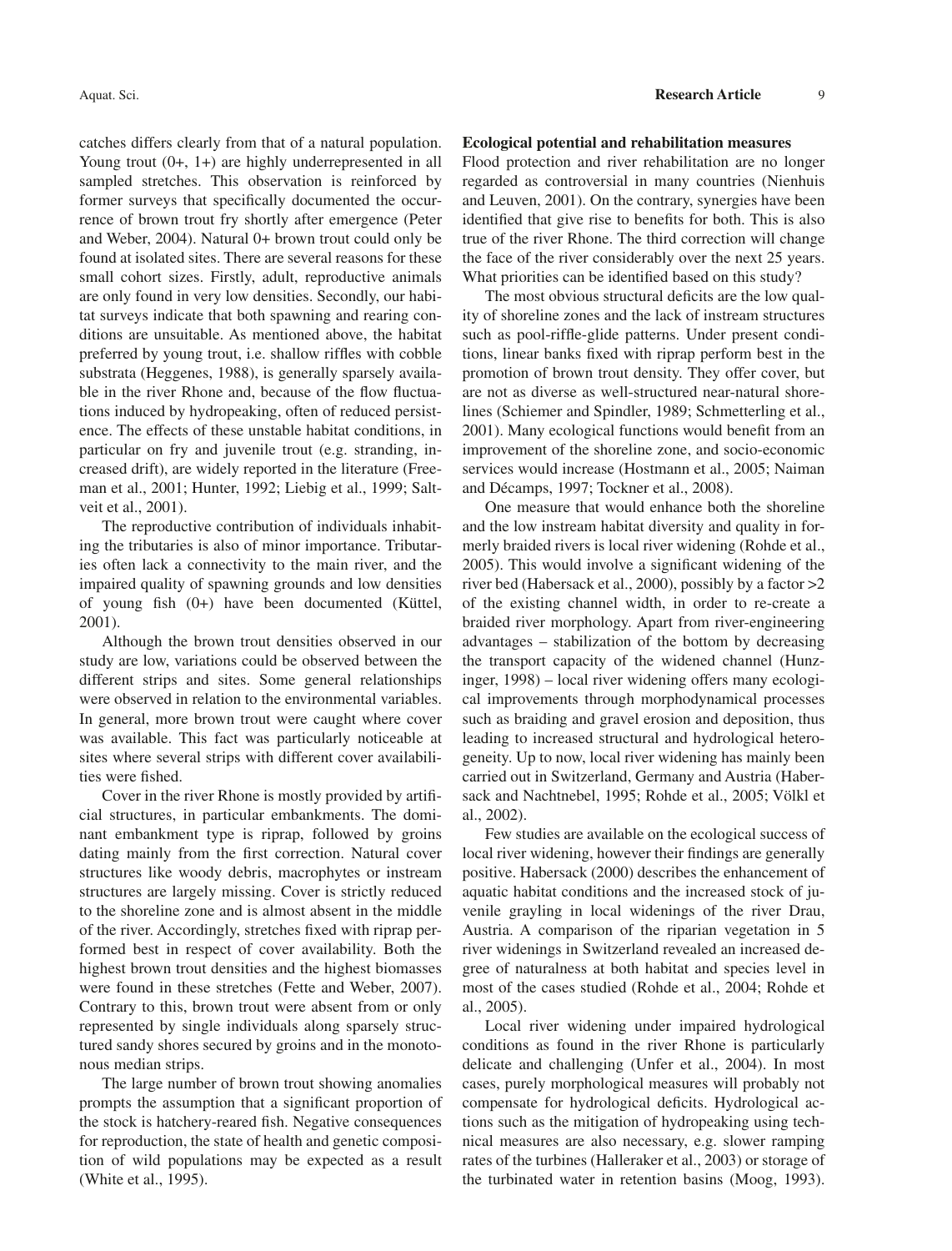This combination of structural and hydrological measures alone can bring the anticipated success in degraded rivers with appropriate water quality and existing bedload dynamics (Fette and Weber, 2007).

#### **Acknowledgments**

This study is part of the Rhone-Thur project (www.rhonethur.eawag.ch), which is funded by the Federal Office for the Environment (FOEN), the Swiss Federal Institute of Aquatic Science and Technology (Eawag) and the Swiss Federal Institute for Forest, Snow and Landscape Research (WSL).

We wish to thank B. Germann, M. Bia, E. Schäfer, E. Schager, A. Gouskov, M. Mihailova and the Eawag apprentice laboratory for their dedicated field and laboratory assistance. W. Stahel and H. J. Roth from the Statistical Seminar of the Swiss Federal Institute of Technology Zurich (ETHZ) provided helpful advice on the statistical analysis. We wish to thank A. Zehnder, J. Heggenes, C. Robinson, S. Cox and two anonymous reviewers for a critical review of the manuscript. We also valued the good level of collaboration we enjoyed with both the Fish and Wildlife Services of the cantons of Valais and Vaud and the local fishery associations.

#### **References**

- Alabaster, J. S. and R. Lloyd, 1980. Water quality criteria for freshwater fish. Butherworths, London, 297 pp.
- Arscott, D. B., K. Tockner and J. V. Ward, 2001. Thermal heterogeneity along a braided floodplain river (Tagliamento River, northeastern Italy). Canadian Journal of Fisheries and Aquatic Sciences **58:** 2359–2373.
- Bain, M. B., J. T. Finn and H. E. Booke, 1985. Quantifying stream substrate for habitat analysis studies. North American Journal of Fisheries Management **5:** 499–506.
- Bain, M. B., J. T. Finn and H. E. Booke, 1988. Streamflow regulation and fish community structure. Ecology **69:** 382–392.
- Benke, A. C., 1990. A perspective on America's vanishing streams. Journal of the North American Benthological Society **9:** 77– 88.
- Brookes, A. and F. D. Shields, 1996. River channel restoration: guiding principles for sustainable projects. John Wiley & Sons Ltd., Chichester, 433 pp.
- Copp, G. H., 1989. The habitat diversity and fish reproductive function of floodplain ecosystems. Environmental Biology of Fishes **26:** 1–27.
- Cummins, K. W., 1962. An evaluation of some techniques for the collection and analysis of benthic samples with special emphasis on lotic waters. American Midland Naturalist **67:** 477–504.
- Département Fédéral de l'Intérieur, 1964. La correction du Rhône en amont du Lac Léman. Publication du Service fédéral des routes et des digues. Office fédéral des imprimés et du matériel.
- Etat du Valais, 1999. Milieux naturels. Données de base DB-R6, Service cantonal des routes et des cours d'eau, Canton du Valais.
- Fatio, V., 1882. Histoire naturelle des poissons première partie. H. Georg, Geneva, Basel, 786 pp.
- Fatio, V., 1890. Histoire naturelle des poissons deuxième partie. H. Georg, Geneva, Basel, 576 pp.
- Fausch, K. D., J. Lyons, J. R. Karr and P. L. Angermeier, 1990. Fish communities as indicators of environmental degradation. American Fisheries Society Symposium **8:** 123–144.
- Fette, M. and C. Weber, 2007. Hydropower production and river rehabilitation: A case study on an alpine river. Journal of Environmantal Modelling and Assessment.
- Freeman, M. C., Z. H. Bowen, K. D. Bovee and E. R. Irwin, 2001. Flow and habitat effects on juvenile fish abundance in natural and altered flow regimes. Ecological Applications **19:** 179–190.
- Frissell, C. A. and R. K. Nawa, 1992. Incidence and causes of physical failure of artificial habitat structures in streams of western Oregon and Washington. North American Journal of Fisheries Management **12:** 182–197.
- Gattlen, A., 1955. Die Beschreibung des Landes Wallis in der Kosmographie Sebastian Münsters. Vallesia **X:** 97–151.
- Gleick, P. H., 2001. Safeguarding our water making every drop count. Scientific American 284: 40–45.
- Habersack, H., M. Koch and H. P. Nachtnebel, 2000. Flussaufweitungen in Österreich – Entwicklung, Stand und Ausblick. Österreichische Wasser- und Abfallwirtschaft **52:** 143–153.
- Habersack, H. and H. P. Nachtnebel, 1995. Short-term effects of local river restoration on morphology, flow field, substrate and biota. Regulated Rivers-Research & Management **10:** 291–301.
- Halleraker, J.H., S.J. Saltveit, A. Harby, J.V. Arnekleiv, H.P. Fjeldstad and B. Kohler, 2003. Factors influencing stranding of wild juvenile brown trout (*Salmo trutta*) during rapid and frequent flow decreases in an artificial stream. River Research and Applications. **19:** 589–603.
- Hawkins, C. P., J. N. Hogue, L. M. Decker and J. W. Feminella, 1997. Channel morphology, water temperature, and assemblage structure of stream insects. Journal of the North American Benthological Society **16:** 728–749.
- Hawkins, C. P., J. L. Kershner, P. A. Bisson, M. D. Bryant, L. M. Decker, S. V. Gregory, D. A. McCullough, C. K. Overton, G. H. Reeves, R. J. Steedman and M. K. Young, 1993. A hierarchical approach to classifying stream habitat features. Fisheries **18:** 3–12.
- Heggenes, J., 1988. Physical habiat selection by brown trout (Salmo trutta) in riverine systems. Nordic Journal of Freshwater Research **64:** 74–90.
- Hostmann, M., M. Borsuk, P. Reichert and B. Truffer, 2005. Stakeholder values in decision support for river rehabilitation. Archiv für Hydrobiologie – Supplement **155:** 491–505.
- Huet, M., 1959. Profiles and biology of Western European streams as related to fish management. Transactions of the American Fisheries Society **88:** 155–163.
- Hunter, M. A., 1992. Hydropower flow fluctuations and salmonids: a review of the biological effects, mechanical causes, and options for mitigation. Department of Fisheries, State of Washington, Technical report 119.
- Hunzinger, L. M., 1998. Flussaufweitungen Morphologie, Geschiebehaushalt und Grundsätze für die Bemessung. VAW-Mitteilungen **159:** 1–206.
- Iversen, T. M., B. Kronvang, B. L. Madsen, P. Markmann and M. B. Nielsen, 1993. Reestablishment of Danish streams – restoration and maintenance measures. Aquatic Conservation-Marine and Freshwater Ecosystems **3:** 73–92.
- Jeffers, J. N. R., 1998. The statistical basis of sampling strategies for rivers: an example using River Habitat Survey. Aquatic Conservation-Marine and Freshwater Ecosystems **8:** 447–454.
- Jungwirth, M., S. Muhar and S. Schmutz, 1995. The effects of recreated instream and ecotone structures on the fish fauna of an epipotamal river. Hydrobiologia **303:** 195–206.
- Jungwirth, M., S. Muhar and S. Schmutz, 2002. Re-establishing and assessing ecological integrity in riverine landscapes. Freshwater Biology **47:** 867–887.